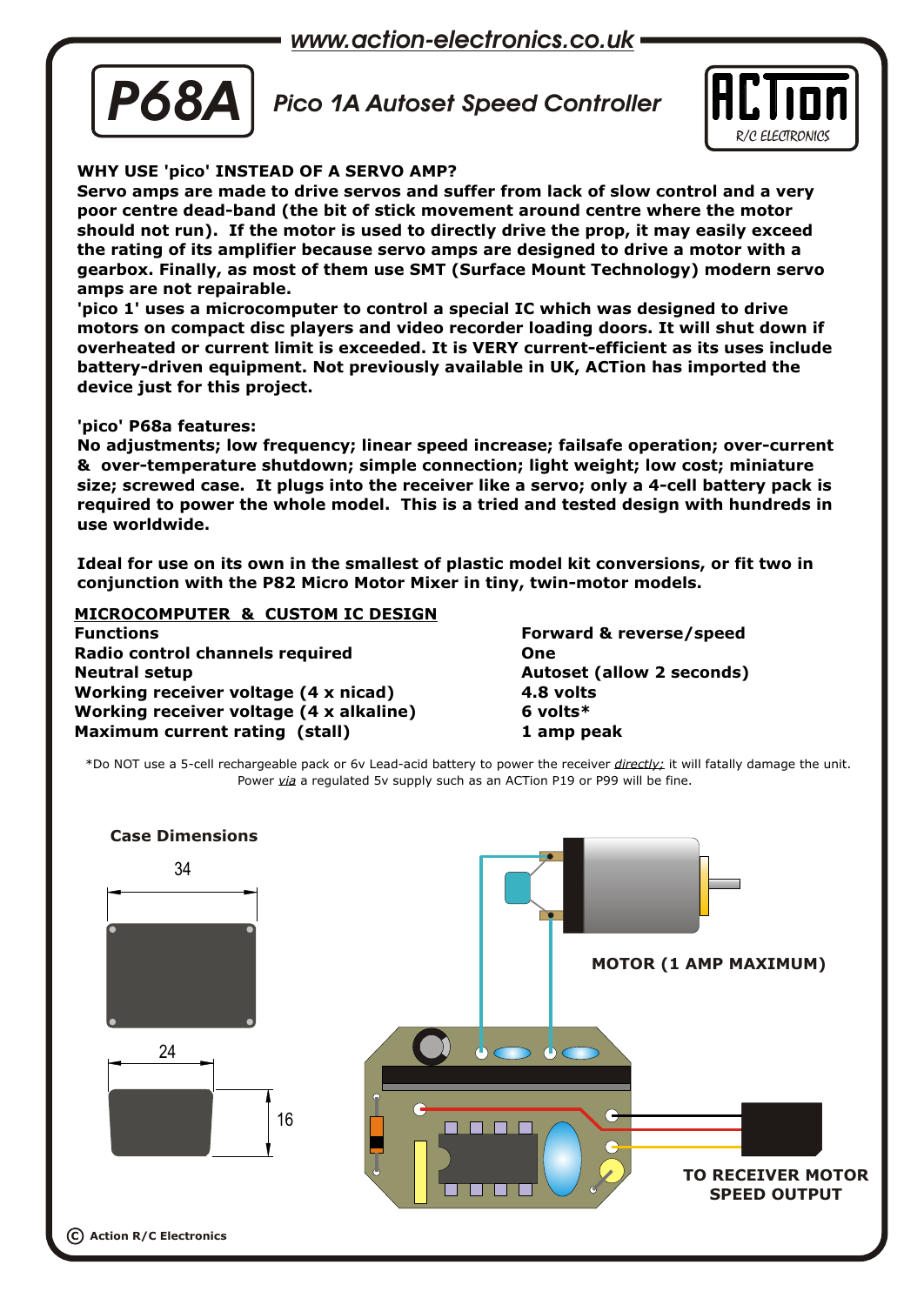

# *Pico 1A Autoset Speed Controller www.action-electronics.co.uk* R/C FLECTRONIC *P68A* Functions **Forward & Reverse/speed** Radio control channels required CONE CONE CONE CONE Neutral setup **Autoset (allow 2 seconds)** Autoset (allow 2 seconds) Working receiver voltage (nicad) 4.8 volts (Rechargeable) or 6v (Alkaline)\* Working receiver voltage (dry batt) 6 volts 6 volts 6 volts 1 Amp (peak) Maximum current rating

Case size 34mm x 24mm x 16mm

\*Do NOT use a 5-cell rechargeable pack or 6v Lead-acid battery to power the receiver *directly;* it will fatally damage the unit. Power *via* a regulated 5v supply such as an ACTion P19 or P99 will be fine.

### **SETUP**

Connect the servo lead to your receiver, ensuring that the receiver power is switched off. Centralise the trim lever on the transmitter throttle/motor-speed stick. Switch on your transmitter first, then switch on the receiver. Wait for 2 seconds for the AUTOSET neutral to operate. You can now move the stick up and down to run the motor forward and reverse. You may have to use the reverser switch on your transmitter to change over the forward and reverse operation; alternately swop over motor wires.

#### **RECOVERY SERVICE**

A recovery or repairs service ensures that you will not be left with a dead unit for any reason. The Service Charge for this kit is £11.00 including parts (including return shipping cost in UK). All returns should include full Credit Card details (name & Address of cardholder, Card Number, Expiry date, Security Number)

### **ACTION R/C ELECTRONICS, 1 Llwyn Bleddyn, Llanllechid, Bangor LL57 3EF United Kingdom**

The small print.

ACTion R/C Electronics guarantee all products to be free from manufacturing defects for 12 months from date of purchase. This does not cover suitability for specific<br>applications; components worn or damaged by use, tamperi through use; misuse, or shipping damage. Where goods are found to be faulty, the customer shall return them to ACTion R/C Electronics in their original condition<br>and with their original instructions, packaging etc. Our lia the goods. By using the product the user accepts all liability. Where a fixed repair charge is applicable, ACTion R/C Electronics shall undertake repairs to the extent<br>that they are judged economically viable. Where such i a new unit or having the faulty unit returned and the charge refunded (less the cost of return carriage). We reserve the right to modify this guarantee without notice.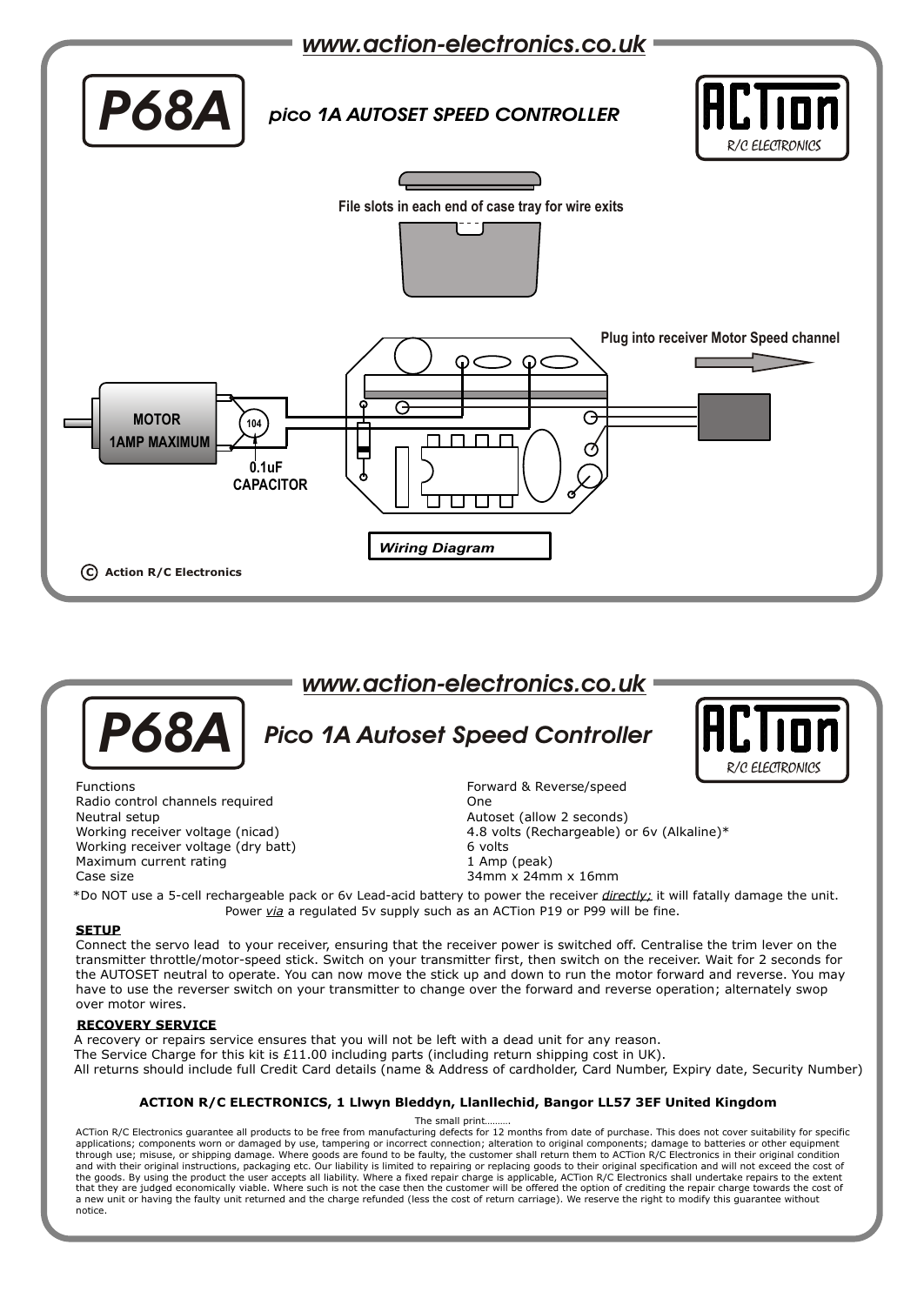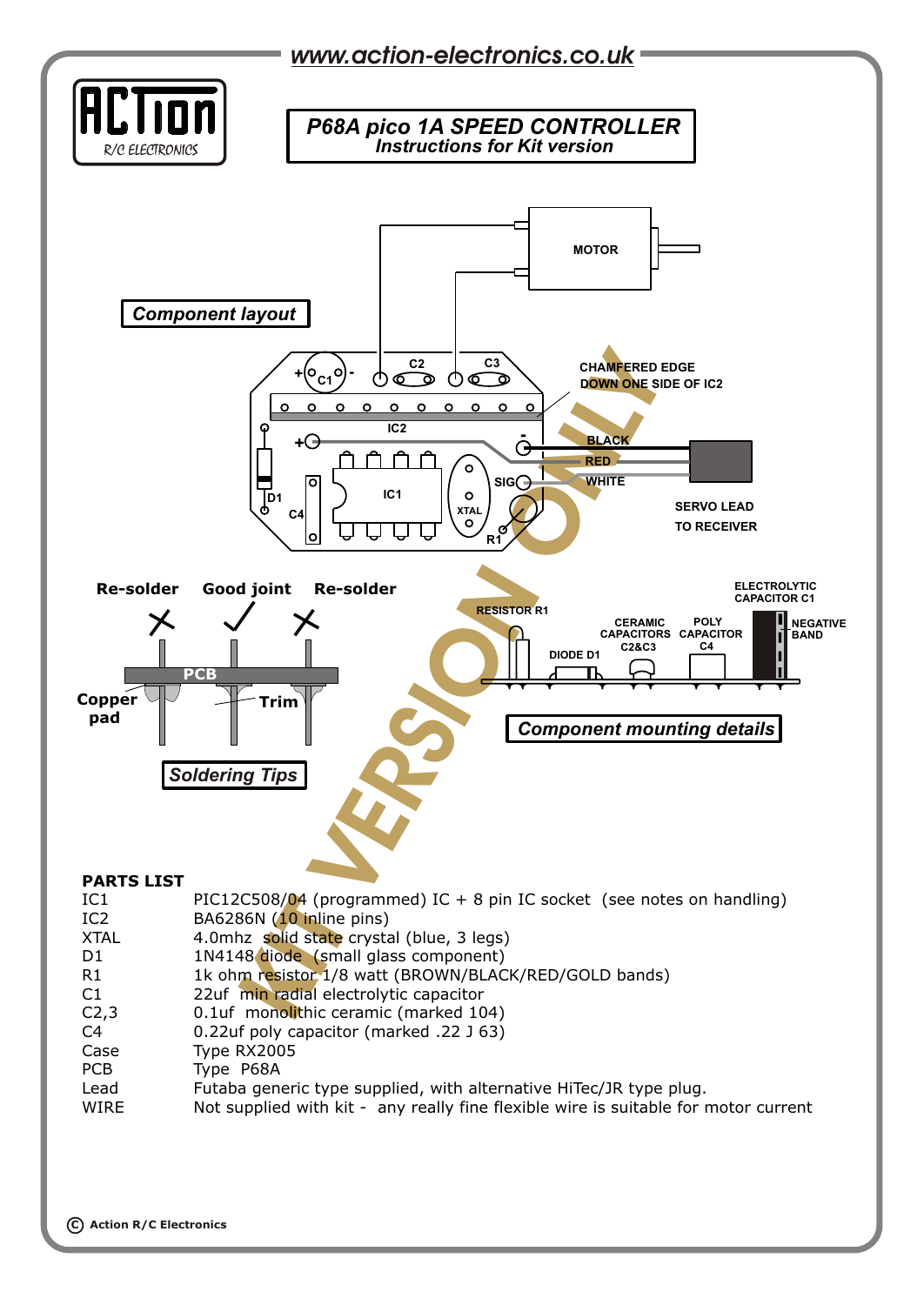# **P68A KIT INSTRUCTIONS**

# **TOOLS**

For construction you will require a soldering iron with a fine pointed bit and flux cored solder (22 SWG recommended), a small pair of wire cutters and, of course, a good level of light.

# **PARTS**

DO NOT HANDLE ITEMS IN BLACK CONDUCTIVE FOAM UNTIL INSTRUCTED. (MOS DEVICES)

 The PCB has an insulated (Component Side) and a tinned track side. Components are mounted on the insulated side and soldered on the track side. The PCB for this Project is fully prepared and requires no additional work. Look carefully at the area of the PCB you are working on when soldering to ensure that you do not apply an extra connection with a splash of solder

- The short bar with colour bands and a wire at each end is a resistor. Only one in this kit so no mistakes can arise.
- down one side of the plastic sleeve with (-) Negative signs on it which signifies which leg goes to the negative. The opposite leg of the capacitor, of course, goes to the positive. Capacitor polarisations (+ and -) are cl The tubular electrolytic capacitor (C1) is marked with the value and working voltage, it also has a band down one side of the plastic sleeve with (-) Negative signs on it which signifies which leg goes to the negative. The opposite leg of the capacitor, of course, goes to the positive. Capacitor polarisations (+ and -) are clearly shown on the drawing.
- .22 63) have two wires and are not polarised, so they can be fitted either way round.
- The short glass bar with two wires is a diode D1; note the dark band at one end of it. This band is marked on the drawing in black and D1 must be fitted with its dark bar as shown.
- and marked 104) and Po<br>y can be fitted either was<br>the dark band at one of<br>d with *its dark bar* as sh<br>ype code; see the drawi<br>left in the foam until your and care must be exerce<br>solder in the socket dure<br>**NLUMINIUM, COOKIN** The 8-pin integrated circuit (IC1) is marked with its type code; see the drawing together with the Parts List. It is delivered in conductive foam and should be left in the foam until you are about to fit it. Being a MOS device, it can be damaged by static electricity and care must be exercised when handling. It is supplied with a socket. This will enable the builder to solder in the socket during construction, then fit the IC at the end of construction.

# **NOTES ON CMOS DEVICE HANDLING. USE A SHEET OF ALUMINIUM, COOKING METAL FOIL WILL DO.**

**T OF ALUM:**<br> **e** down on it.<br>
st your hand<br>
bls, the MOS Place it on the work surface. Place the PCB, solder side down on it. Place the black conductive foam on it, touch the metal with the soldering iron tip and then rest your hands on it, holding them there while you read through this part of the instructions. The PCB, any tools, the MOS IC and you are now all at the same potential, i.e. static neutralised.

### **CONSTRUCTION**

**S**ny tools, the MOS I<br>
the "pico", no cons<br>
or IC1 first, it will be<br>
plastic moulding<br>
and IC1) should be<br>
n. **I**AS very few parts are used in the construction of the "pico", no construction notes are really needed, just a few<br>pointers. I would suggest that you fit the socket for IC1 first, it will help to give you your bearings a goes where. Note the small notch at one end of the plastic moulding and ensure that it is fitted as shown in the pointers. I would suggest that you fit the socket for IC1 first, it will help to give you your bearings as to what drawing, soldering all pins carefully. The ICs (IC2 and IC1) should be respectively soldered in and plugged into the IC socket, as the last operation of construction.

# **WARNING - DO NOT use the black foam as a packing foam in the finished unit, it is CONDUCTIVE.**

### **WIRING**

y. The ICs (IC2 and IC<br>n of construction.<br>ack foam as a packing<br>or connection to the recover<br>of the read (Black) to the<br>connected the SIG hol A 3-wire ribbon lead is supplied for connection to the receiver. The positive lead will have to be cut either shorter or longer than the other two, depending on which way you wish the lead to run out of the case. Connect the Positive + lead (Red) and Negative - lead (Black) to the + and holes as per the drawing. The third lead is the pulse signal lead (White); it is connected the SIG hole as per the drawing. Care will have to be taken to ensure that you get these connections right.

); it is connecte<br>**ionnections right**<br>**your motor and<br>on is complete.**<br>cleaner. Meths i uction is cor<br>irit cleaner.<br>r<mark>d</mark> for good Fit two fine flexible wires to your motor and the holes in the PCB; these can be any colour. That's it, the PCB construction is complete. The rear of the board can now be cleaned with something like an old toothbrush and some spirit cleaner. Meths will do but Isopropyl is very much better. Then check all over the soldered side of the board for good joints and no solder bridges between tracks or round pads.

### **CASE**

File out a narrow section at the top edge of the case body for the servo lead and a similar slot for the motor wires, in any position that suits your installation.

### **TESTING**

Having built the unit connect the servo lead to your receiver, ensuring that the receiver power is switched off. Switch on your transmitter, then receiver. Allow a couple of seconds after switch on for the Autoset function to set.. You can now move the stick up and down to run the motor forward and reverse. You may have to use the "servo reverse" switch on your transmitter to change over the forward and reverse operation; alternatively just swap over the two wires to the motor contacts.